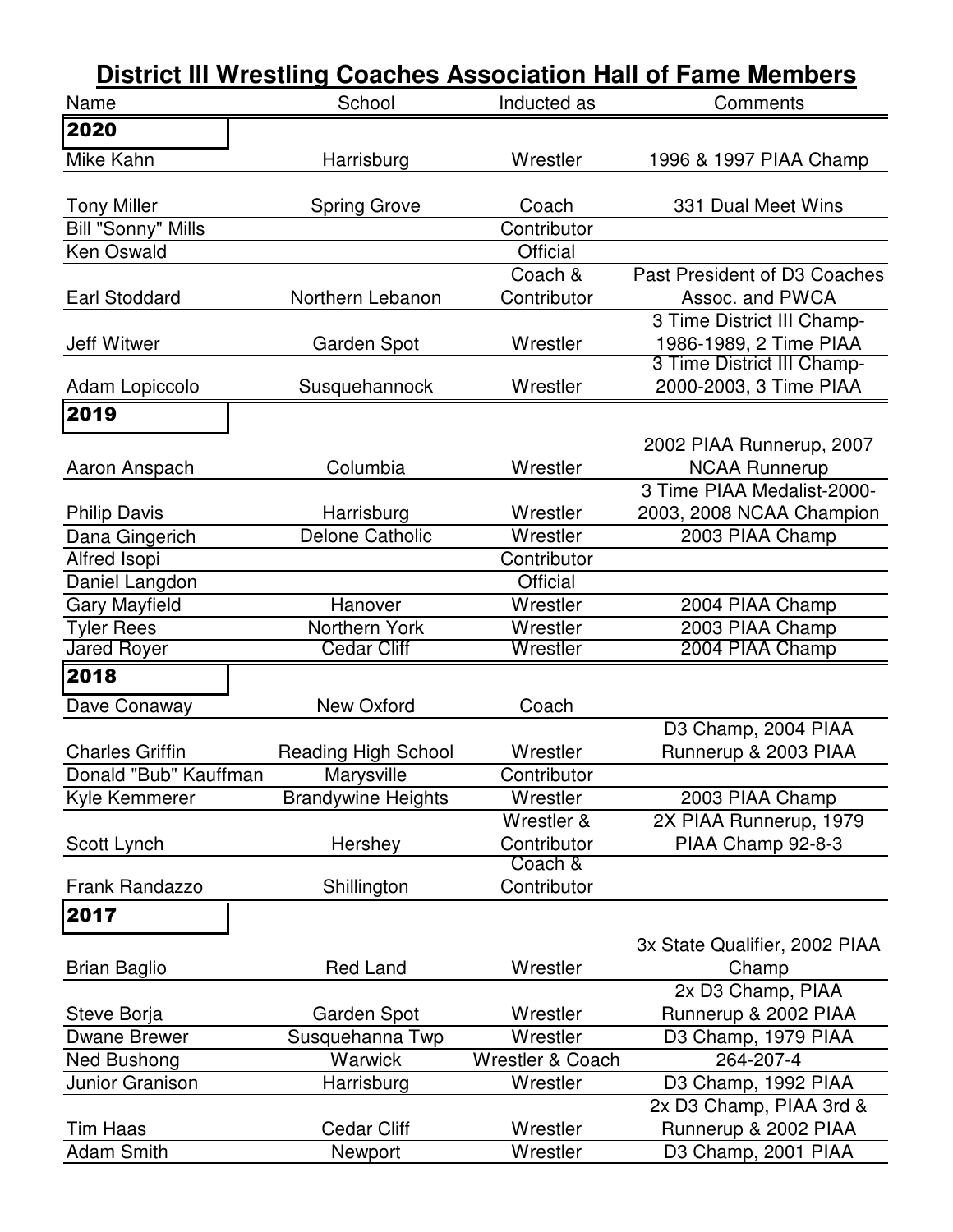| <b>District III Wrestling Coaches Association Hall of Fame Members</b> |                        |             |                            |
|------------------------------------------------------------------------|------------------------|-------------|----------------------------|
| Name                                                                   | School                 | Inducted as | Comments                   |
| <b>Barry Smith</b>                                                     |                        | Coach       |                            |
| Demonte Temple                                                         |                        | Coach &     |                            |
| Jr                                                                     | <b>West Perry</b>      | Contributor |                            |
| $\overline{20}$ 16                                                     |                        |             |                            |
| David Byrne                                                            |                        | Contributor | Lancaster Newspaper Writer |
|                                                                        |                        |             | 2x D3 Champ, PIAA          |
| Jim Collins                                                            | Northern Lebanon       | Wrestler    | Runnerup & 2001 PIAA       |
|                                                                        |                        |             | Involved in many wrestling |
| <b>Mike Clair</b>                                                      | <b>Manheim Central</b> | Contributor | programs                   |
|                                                                        |                        |             | D3 Champ & 1987 PIAA       |
| <b>Scott Henry</b>                                                     | <b>Manheim Central</b> | Wrestler    | Champ                      |
|                                                                        |                        |             | 3x D3 Champ & 2x PIAA 4th  |
| <b>Patrick Tierney</b>                                                 | Wyomissing             | Wrestler    | Place                      |
|                                                                        |                        |             | 2x D3 Champ, 2x SE         |
|                                                                        |                        |             | Regional Champ & 2001 &    |
| Jeremy Walsh                                                           | <b>Oley Valley</b>     | Wrestler    | 2002 PIAA State Champ      |
| <b>Adam Smith</b>                                                      | Newport                | Wrestler    | <b>PIAA State Champ</b>    |
| 2015                                                                   |                        |             |                            |
| <b>Jake Stork</b>                                                      | Schuylkill Valley      | Wrestler    | 1998 AA State Champion     |
| <b>Jon Sauve</b>                                                       |                        | Wrestler    | 1999 State Champ           |
| Evan Sola                                                              | <b>Conrad Weiser</b>   | Wrestler    | 2000 & 01 PIAA State Champ |
| Derek Sola                                                             | <b>Conrad Weiser</b>   | Wrestler    | 4x D3 Champion             |
|                                                                        |                        |             | D3 Champ & NCAA All        |
| Randy Hoffman                                                          |                        | Wrestler    | American                   |
|                                                                        |                        |             | PBS & PNC Wrestling Color  |
| Jim Davis                                                              |                        | Contributor | Analyst for 20 years       |
| <b>Chris Xakellis</b>                                                  | Lancaster              | Wrestler    | 3X D3 Champion 76-78       |
| 2014                                                                   |                        |             |                            |
| Shane Leggett                                                          | <b>Biglerville</b>     | Wrestler    | 1999 AAA State Champion    |
| Joshua Snyder                                                          | Hershey                | Wrestler    | 1998 AA State Champion     |
| Jere Hemperly                                                          | Lancaster              | Wrestler    | 3X D3 Champ, 3X SE         |
|                                                                        |                        |             | Regional Champ 52-54       |
| <b>Chris Marshall</b>                                                  | <b>Biglerville</b>     | Wrestler    | 1994 AA State Champion     |
| Craig Corbin                                                           | <b>Steel High</b>      | Wrestler    |                            |
| 2013                                                                   |                        |             |                            |
| <b>Jeff Eure</b>                                                       | Upper Dauphin Area     | Wrestler    | 1997, 98 AA State Champ    |
| <b>Perry Smith</b>                                                     | Gettysburg             | Coach       | 200 Wins                   |
| Joe Ferrari                                                            | Reading                | Coach       | 200 Wins                   |
| 2012                                                                   |                        |             |                            |
| <b>Kevin Maier</b>                                                     | Reading                | Wrestler    | 1997 AAA State Champ       |
| Joe Dougherty                                                          | Manheim                | Wrestler    | 1997 AAA State Champ       |
| Pete Mielnik                                                           | Ephrata                | Wrestler    | 1997 AAA State Champ       |
| Josh Henson                                                            | Hanover                | Wrestler    | 1997 AAA State Champ       |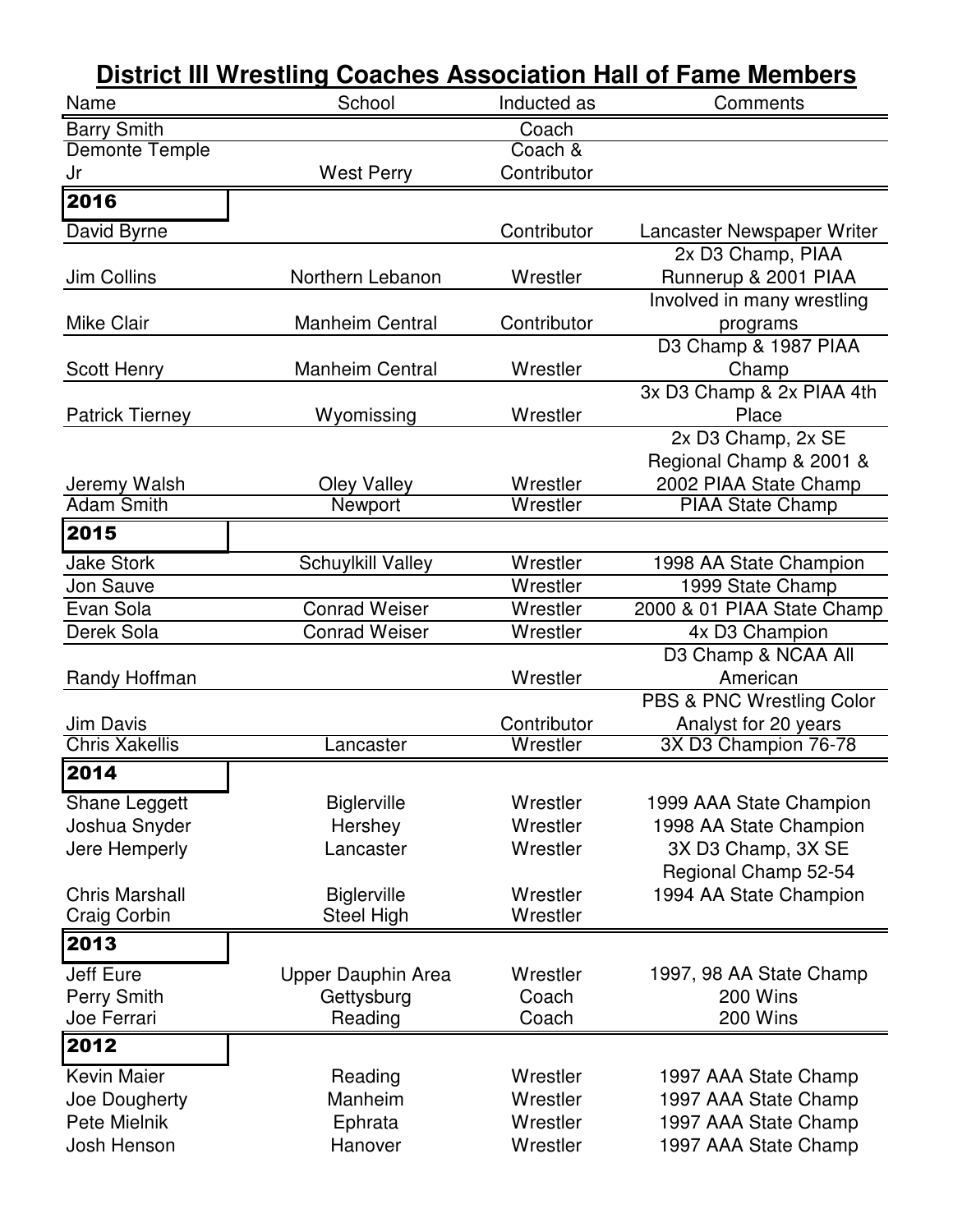|                                    |    | District in wrestling Coaches Association Hall of Fame Members |                             |                           |
|------------------------------------|----|----------------------------------------------------------------|-----------------------------|---------------------------|
| Name                               |    | School                                                         | Inducted as                 | Comments                  |
| <b>Bob Harr</b>                    |    | <b>Central Dauphin</b>                                         | Wrestler                    | 1979 State Champ          |
| <b>Frank Ferrandino</b>            |    | Wyomissing                                                     | Coach                       | 200 Wins                  |
| 2011                               |    |                                                                |                             |                           |
| Joe Henson                         |    | Hanover                                                        | Wrestler                    | 1996, 97 AA State Champ   |
| Dave Heckard                       |    | <b>Cumberland Valley</b>                                       | Wrestler                    | 1996 AAA State Champ      |
| Mike Sernoffsky                    |    | Elizabethtown                                                  | Coach                       | 200 Wins                  |
| Dave Weber                         |    | Waynesboro                                                     | Coach                       | 200 Wins                  |
| <b>Dick Horst</b>                  |    | <b>Schuylkill Valley</b>                                       | Coach                       | 42 Years Coaching         |
| <b>Rick Gilliam</b>                |    | <b>Big Spring</b>                                              | Wrestler                    | 1996 AA State Champ       |
| 2010                               |    |                                                                |                             |                           |
| David Bowersox                     |    | Littlestown                                                    | Coach                       | 200 Wins                  |
| <b>Bradley Bush</b>                |    | <b>Red Land</b>                                                | Wrestler                    | 1994, 95 AAA State Champ  |
| <b>Jason Parmer</b>                |    | <b>Manheim Central</b>                                         | Wrestler                    | 1995 State Champ          |
| Mike Capozzoli                     |    | Newport                                                        | Coach                       | 200 Wins                  |
| <b>Kenneth Haines</b>              |    | Gettysburg                                                     | Wrestler                    | 1994 State Champ          |
| David Cox                          |    | South Western                                                  | Coach                       | 200 Wins                  |
| 2009                               |    |                                                                |                             |                           |
| <b>Troy Barbush</b>                |    | <b>Manheim Central</b>                                         | Wrestler                    | 1994 AAA State Champ      |
| <b>Corey Fleisher</b>              |    | Susquenita                                                     | Wrestler                    | 1994 AA State Champ       |
| <b>Bob McCurdy</b>                 | EC | Northern                                                       | Wrestler/Coach              | 1983 State Runnerup, NCAA |
|                                    | EC |                                                                |                             | All American              |
| John Little<br>2008                |    | Solanco                                                        | Wrestler/Coach              | Solanco                   |
|                                    |    |                                                                |                             |                           |
| <b>Bob Gano</b>                    |    | <b>Biglerville</b>                                             | Coach                       | 200 Wins                  |
| Damian Jones                       |    | Newport                                                        | Wrestler                    | 1993 AA State Champ       |
| <b>Neil Barnes</b><br>Larry Reigle |    | Dallastown                                                     | Wrestler<br><b>Official</b> | 1993 AAA State Champ      |
| Earl Heisey                        |    | <b>Newport</b>                                                 | <b>Wrestler &amp; Coach</b> |                           |
| <b>Roger Austin</b>                |    | <b>West Perry</b>                                              | Coach                       | 200 Wins                  |
| 2007                               |    |                                                                |                             |                           |
| John Purnell                       |    | <b>Brute/Adidas</b>                                            | Contributor                 |                           |
| Dr Brian Small                     |    | Tri Valley/Palmyra                                             | Coach/Contributor           | 199 Wins                  |
| John Garcia                        |    | J.P. McCaskey                                                  |                             |                           |
|                                    |    |                                                                |                             |                           |
|                                    |    |                                                                | Wrestler                    | 1992 AAA State Champ      |
| <b>Jason Peters</b>                |    | Hershey                                                        | Wrestler                    | 1992 AA State Champ       |
| <b>Carl Bowser</b>                 |    |                                                                | Wrestler                    | 3X D3 Champ in the 40's   |
| John Bowser                        |    |                                                                | Wrestler                    | 3X D3 Champ in the 40's   |
| <b>Scott Auker</b>                 |    | <b>Manheim Central</b>                                         | Wrestler                    | 1991 AAA State Champ      |
| 2006                               |    |                                                                |                             |                           |
| <b>Shawn Smith</b>                 |    | Dover                                                          | Wrestler                    | 1983 AAA State Champ      |
| Jesse Rawls Jr                     |    | Susquehanna Twp.                                               | Wrestler                    | 1991 AA State Champ       |
| Dave Barder                        |    | Upper Dauphin Area                                             | Coach                       |                           |
| James E. Smith                     |    | Susquenita                                                     | Contributor                 | D3 Wrestling Chairman     |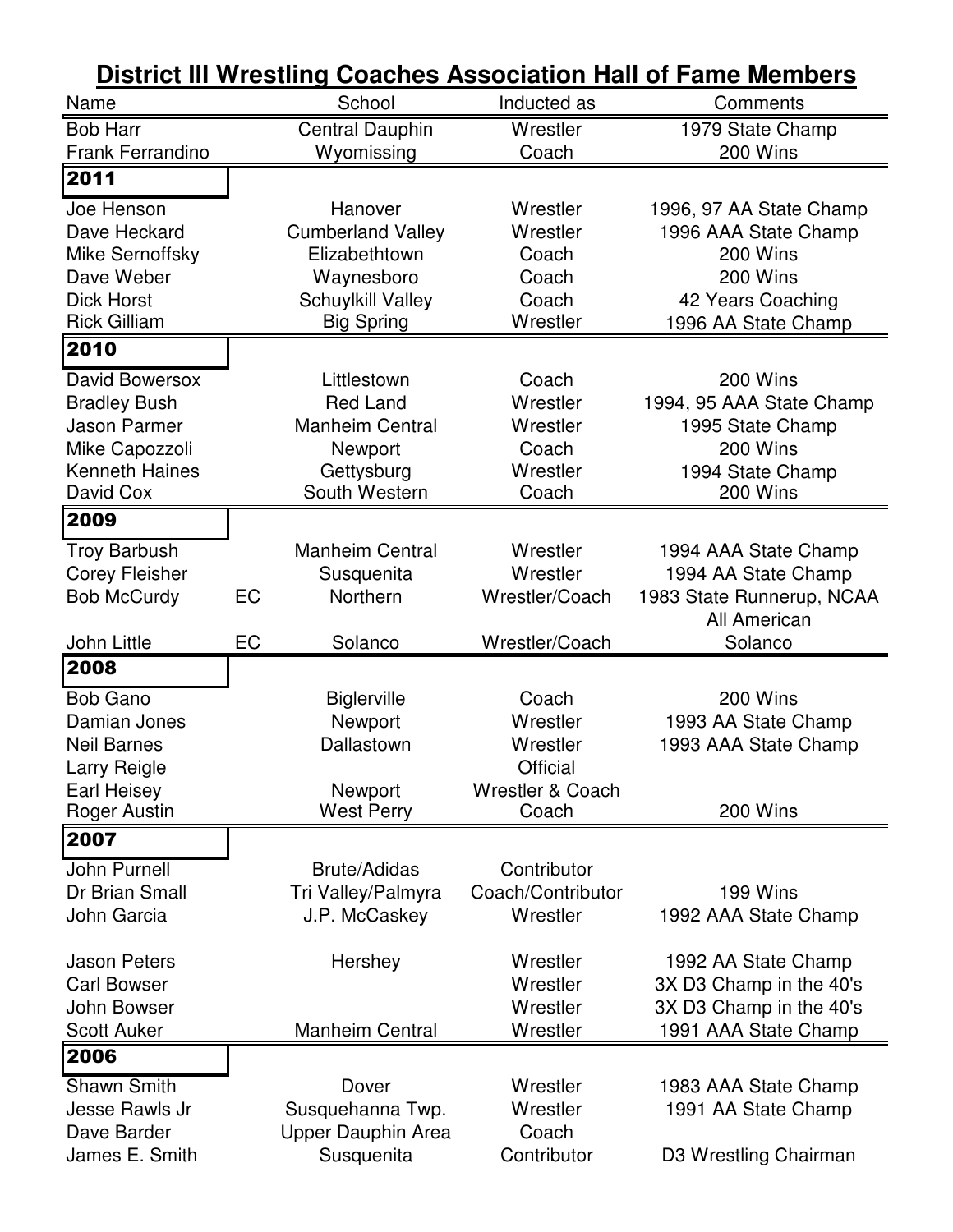| Name                                                                                                                                             | School                                                                                                                    | Inducted as                                                                                                             | Comments                                                            |
|--------------------------------------------------------------------------------------------------------------------------------------------------|---------------------------------------------------------------------------------------------------------------------------|-------------------------------------------------------------------------------------------------------------------------|---------------------------------------------------------------------|
| <b>Bob Crabb</b>                                                                                                                                 |                                                                                                                           | Coach &<br>Contributor                                                                                                  |                                                                     |
| 2005                                                                                                                                             | Upper Dauphin Area                                                                                                        |                                                                                                                         |                                                                     |
| Dave Gable<br><b>Roger Barrick</b><br><b>Bobby Hart</b><br><b>Scott Martin</b><br><b>Karl Oswald</b><br>John Titus                               | Dallastown<br><b>Cumberland Valley</b><br>Juniata<br><b>Lancaster Catholic</b><br><b>Eastern York</b><br>Conestoga Valley | Coach<br>Coach<br>Coach<br>Wrestler<br>Coach<br>Coach                                                                   | 200 Wins<br>200 Wins<br>200 Wins<br>1990 AA State Champ<br>200 Wins |
| 2004                                                                                                                                             |                                                                                                                           |                                                                                                                         |                                                                     |
| <b>Clair Rudisill</b><br><b>Jeff Sweigart</b><br><b>Chad Pines</b><br>Mike Junkins<br>Glen Springer<br><b>James Rawls</b><br><b>Duane Maurer</b> | Northern<br><b>Central Dauphin</b><br><b>Cedar Cliff</b><br>Susquehanna Twp.<br><b>Schuylkill Valley</b>                  | Coach<br><b>Wrestler &amp; Coach</b><br>Wrestler<br><b>Official</b><br><b>Wrestler &amp; Coach</b><br>Wrestler<br>Coach | 200 Wins<br>Runnerup<br>Grad - 1991<br>1989<br>200 Wins             |
| 2003                                                                                                                                             |                                                                                                                           |                                                                                                                         |                                                                     |
| Sean Ahern<br>Merv Witmer<br><b>Tom Miller</b><br>Scott Henry -<br>Could not locate<br><b>Brad Lloyd</b><br>Joey Wildasin                        | Lower Dauphin<br>Ephrata<br>Elizabethtown<br><b>Manheim Central</b><br><b>Red Lion</b><br>Southwestern                    | Coach<br>Coach<br>Wrestler<br>Wrestler<br>Wrestler<br>Wrestler                                                          | 200 wins ??<br>200 wins<br>87<br>87<br>88,89,90                     |
| 2002                                                                                                                                             |                                                                                                                           |                                                                                                                         |                                                                     |
| Peter Horst<br>Dave Hart<br><b>Clyde Cressler</b><br><b>Denton Gearhart</b><br>Daniel Sernoffsky                                                 | <b>Schuylkill Valley</b><br>Juniata<br><b>Governor Mifflin</b>                                                            | Wrestler<br>Wrestler<br>Wrestler<br>Contributor                                                                         | 1987<br>1987                                                        |
| 2001                                                                                                                                             |                                                                                                                           |                                                                                                                         |                                                                     |
| <b>Bruce Hallman</b><br><b>Trevor Byers</b><br><b>Mark Banks</b><br><b>Gregory Duke</b><br>Dave McCollum<br><b>Mike Rhoads</b>                   |                                                                                                                           |                                                                                                                         |                                                                     |
| 2000<br>John Johnson<br><b>Jared Daum</b><br>Juan Seiber<br><b>Kurt Bowman</b>                                                                   | <b>Biglerville</b><br>Susquenita<br>Newport<br>Waynesboro                                                                 |                                                                                                                         | X<br>X<br>X<br>X                                                    |